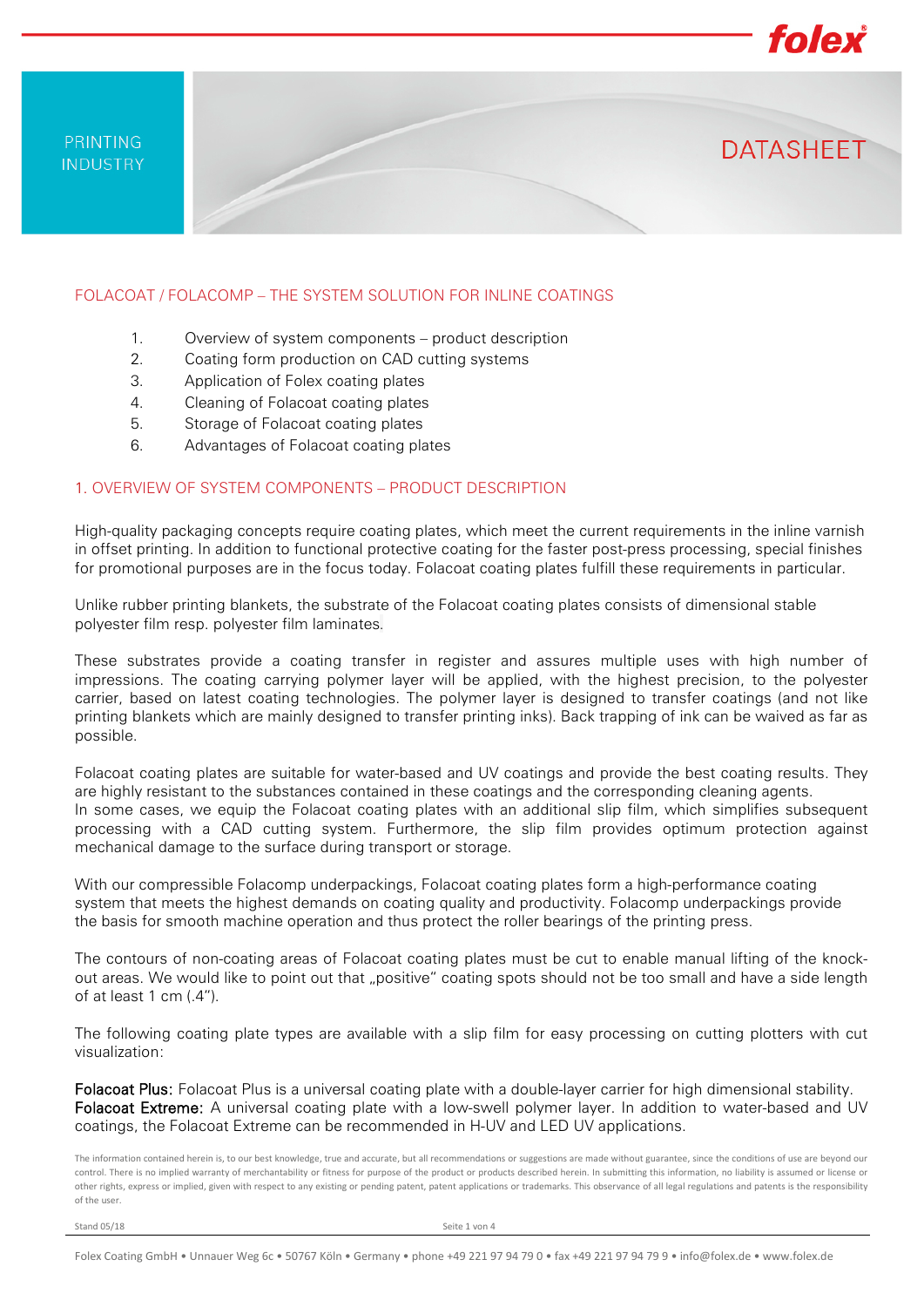

Folacoat Ultra-T: A dimensionally stable coating plate with a thickness of 1.95 mm, equipped with a polymeric top layer for perfect coating transfer. This plate is suitable for dispersion and UV coatings.

Folacoat Diamond: A coating plate for best gloss results in UV high-gloss applications. This plate is also suitable for use with water coatings.

Folacoat Pearl: The enlarged surface of the Folacoat Pearl eases the transfer of matt or soft-touch coatings. This plate is also suitable for the use with water-based and UV coatings.

Folacoat Flex: The compressible Folacoat Flex coating plate was developed to achieve optimum coating transfer independent of different substrate qualities and coating types. In addition to the carrier, this plate consists of a compressible foam layer and the well-known Folacoat Plus polymer for the coating transfer. The Folacoat Flex is currently only suitable for the transfer of water-based coatings.

The following coating plates have received a polymer layer with optimized sliding properties:

Folacoat Basic: Economical coating plate with a single-layer polyester carrier. Folacoat Basic is suitable for use with water-based and UV coatings. The optimized top layer prevents ink build-up when using special colors and low-migration inks.

Folacoat Advance: Economical coating plate consisting of a single-layer polyester carrier and a soft polymeric layer. The Folacoat Advance is suitable for use with water-based and UV coatings. Especially with varying substrate qualities good results can be achieved.

Self-adhesive transparent Folacoat polymer as a functional layer for application on polyester films. Ideal for smaller coating areas and short production runs. The Folacoat Easyspot is recommended for the transfer of water-based coatings only.

Folacoat Easyspot: Self-adhesive transparent Folacoat polymer as a functional layer for application on polyester films. Ideal for smaller coating areas and short production runs. The Folacoat Easyspot is recommended for the transfer of water-based coatings only.

With regard to available thicknesses and/or available dimensions, you will find extensive information on the above qualities in our download area on our website [www.folex.de.](http://www.folex.de/)

### 2. COATING FORM PRODUCTION ON CAD CUTTING SYSTEMS

Processing of Folacoat Coating plates on a cutting plotter offers the many advantages:

The distortion factor is taken into account in the software of the CAD cutting system. Furthermore, a plotter cuts much faster and more accurately. In addition, a cutting system offers the possibility of cutting more complicated forms, e.g. circles, semicircles, etc., which is difficult to carry out manually.

The surface characteristics of our coating plates with a slip film, which also provides protective functions, supports the smooth sliding of the plotter head on the surface of the coating plate. This prevents damage to the coating form or damage to the cutting plotter due to jolty guidance of the cutting blade. Additionally it delivers cut marks to visualize the layout of the coating form.

The cut of the severed film is highly visible and reduces the risk of missing cut-outs in the polymer layer. After cutting and removing the slip film, it is advisable to clean the polymer surface with a soft cloth and water to remove any impurities or adhesive residue from the slip film.

.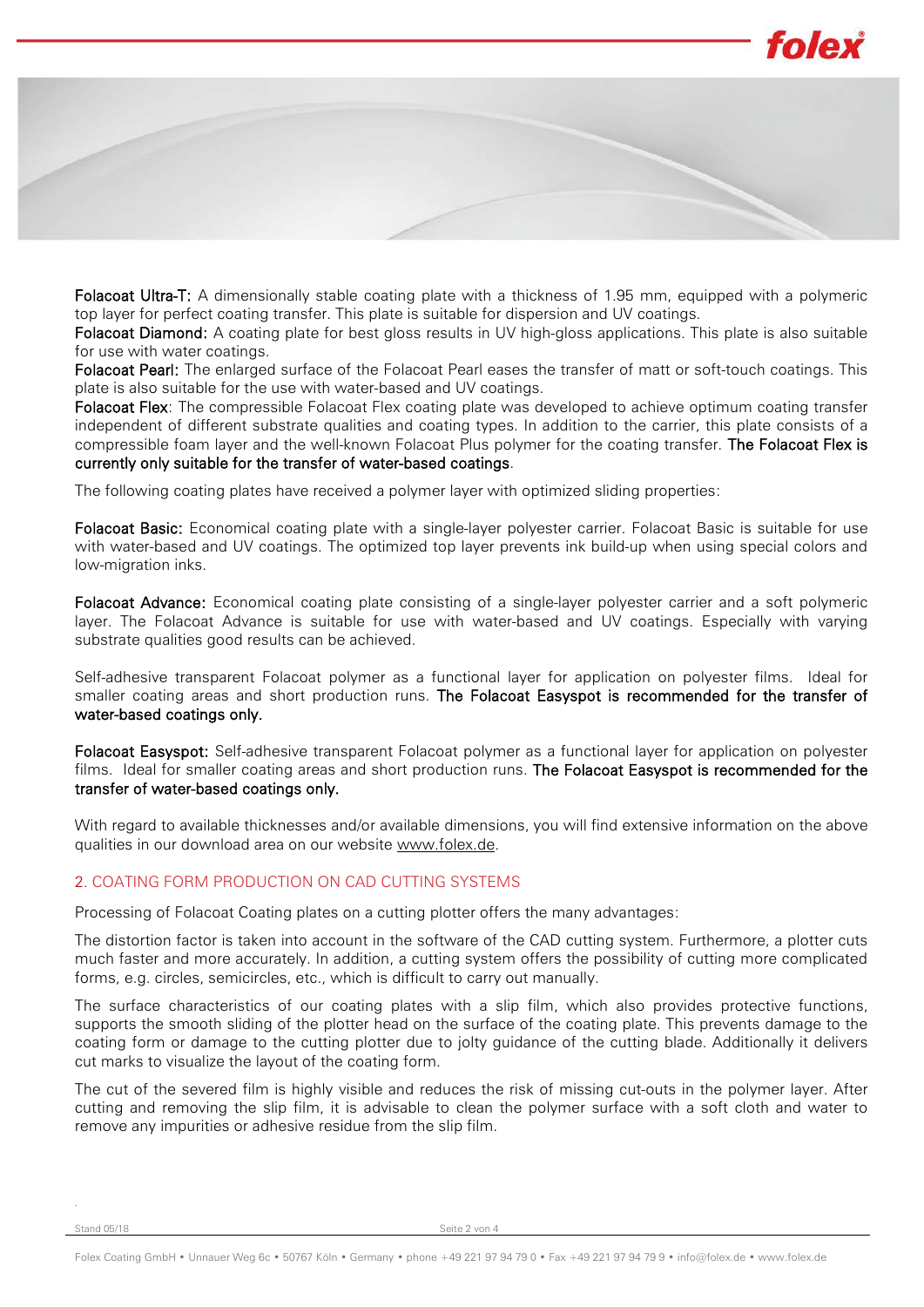

Please refer to the respective data sheet available for each product for the cutting depth. It is definitely achieved when a fine white line appears on the back of the coating plate. Preliminary tests should be performed to avoid damaging the carrier film. Please pay attention to the data sheet of the product to be processed.

After cutting the non-coating areas can be removed (stripping). For larger areas to be stripped, these should be cut into strips of max. 5 cm width. This is important to prevent damage of the carrier. Afterwards the polymer can be lifted in one corner by using the Folacoat lifting tool.

The polymer layer should be removed slowly so that the carrier film does not lift, which could lead to deformation of the carrier material. (See also Information "Vorbereitung/Preparation")

The removed polymer can be disposed of with household waste, as it is harmless to the environment. The coating form is completed when all non-coating areas have been removed.

### 3. APPLICATION OF FOLEX COATING PLATES

For information on the use of coating forms in the coating unit of sheet-fed printing presses, please refer to the operating manuals of the printing press manufacturer.

Depending on the machine type, it may be necessary to improve the damping properties of the coating cylinder set-up with regard to the hard polyester base film during machine operation.

Especially for printing presses with chambered doctor blade systems we recommend to optimize the damping properties of the coating cylinder. The Folacomp underpacking provides the compressible element for best printing press performance and is an important part of the FOLEX system solution for the coating unit.

## 4. CLEANING OF FOLACOAT COATING PLATES

We recommend a mixture of petroleum ether/water in a ratio of 1:1, a mixture of isopropanol/water in a ratio of 1:1 or lukewarm water as suitable cleaning agents for Folacoat Coating plates. In principle, slowly evaporating or re-greasing cleaning agents should not be used. For further information please refer to our information sheets "Folacoat Cleaner" or "Folacoat UV Cleaner".

## 5. STORAGE OF FOLACOAT COATING PLATES

All Folacoat coating plates should be stored in small stacks in their original packaging (this avoids pressure from above) until they are being processed. The recommended storage period for new coating plates is one year. The ideal storage temperature is between 18-22°C (64-72F) at a relative humidity of 50-55%.

After cleaning and drying, the plate can be stored for repeat jobs, making sure that the polymer is in a clean, dry condition. Subsequent storage should be as suspended as possible

The Folacoat plate can be stored for repeat jobs after proper cleaning and drying. It is important to achieve a clean and dry polymer surface before storage. It is recommended to wrap the coating plate in a polyethylene film to prevent dust settlement on the surface of the polymer. The clean and dry Folacoat coating plate can be stored vertically in a rack or it can be rolled-up. Dust protection is important in all cases.

The Folacoat coating plates can also be rolled for storage, protection against dust is important in this case, too.

.